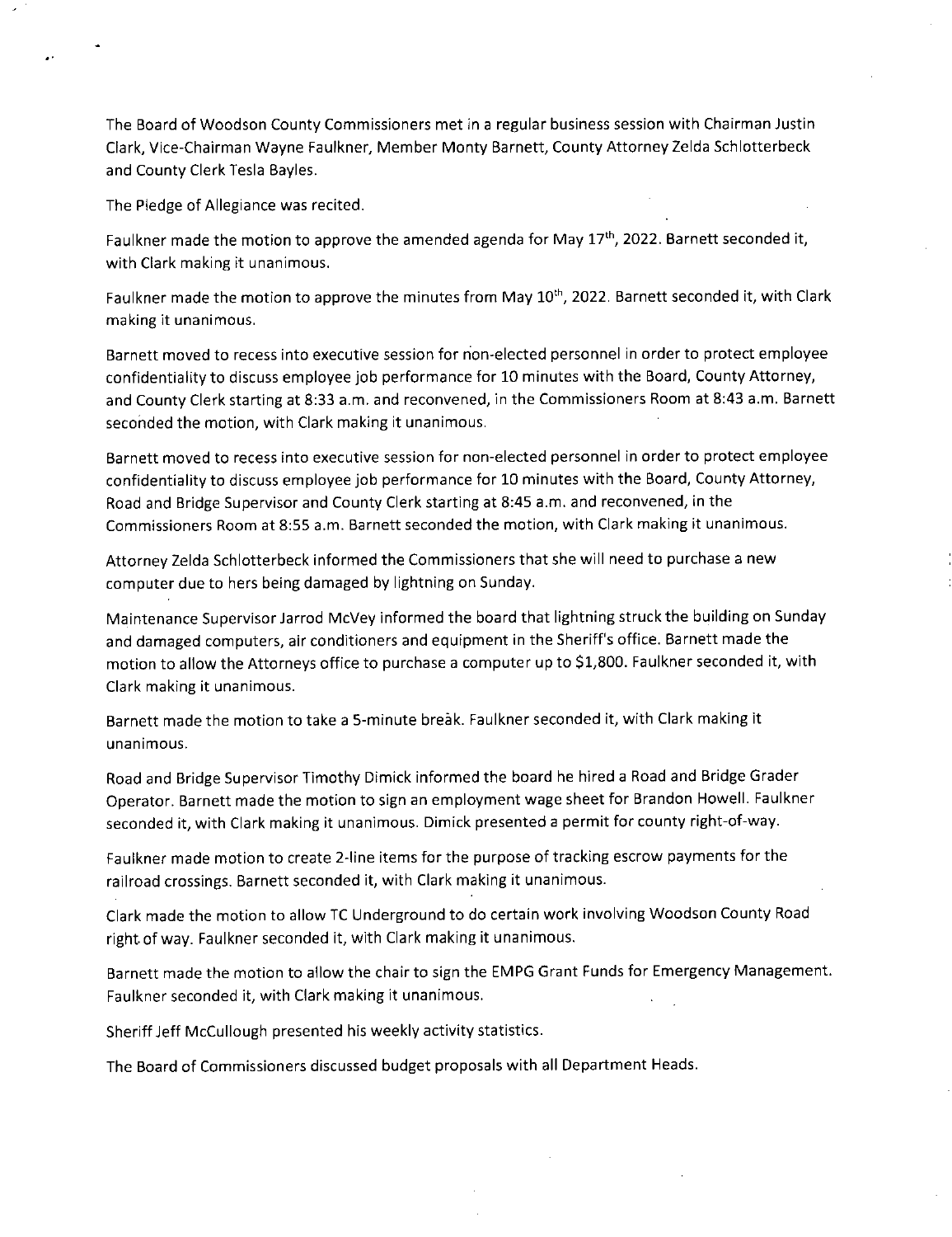Noxious Weed, Solid Waste and Maintenance Supervisor Jarrod McVey presented to the board invoices for generator maintenance. The board informed McVey that the generators need to be set up on a biannual maintenance schedule to be debited out of the courthouse general fund. Barnett made the motion to purchase a 22 Hustler Raptor Mower for \$3,799 to be taken out of Solid Waste Fund. Faulkner seconded it, with Clark making it unanimous. McVey purchased an office computer. Budget request was discussed.

EMS Director Cari Cavender presented to the board the weekly ambulance run log. Ambulance budget request was discussed. Cavender informed the board that the floor is not sloped correctly in the bay area of the ambulance barn causing the water to not draining correctly. The board asked Cavender to get quotes on the repairs.

Register of Deeds Jamie Nitsch came to the board to discuss her budget request. Faulkner made the motion to approve the wage increase form for Shyla Schultz. Barnett seconded it, with Clark making it unanimous.

Clark made the motion to recess into a 5-minute break from 10:58 a.m. to 11:03 a.m. to reconvene in the Commissioners Room. Faulkner seconded it, with Barnett making it unanimous.

Appraiser Jerry Mentzer came to the board to discuss budget requests.

Barnett moved to recess into executive session for non-elected personnel in order to protect employee confidentiality to discuss employee job performance for 10 minutes with the Board, County Attorney, County Appraiser and County Clerk starting at 11:12 a.m. and reconvened, in the Commissioners Room at 11:22 a.m. Barnett seconded the motion, with Clark making it unanimous.

Fire Chief Nick Barney came to the board to discuss requested budget for 2023.

Chamber of Commerce Director came to the board to present a tourism funding request. Barnett made the motion to approve the Woodson County Chamber of Commerce request for \$1,309. Faulkner seconded it, with Clark making it unanimous.

Barnett made the motion to approve the wage increase sheet for Cindy Raaf. Faulkner seconded it, with Clark making it unanimous.

Clark made the motion to approve the temporary CMB malt beverage permit for Friends of Cross Timbers. Faulkner seconded it, with Barnett making it unanimous.

Clark made the motion to approve the voucher in the amount of \$29,601.07. Faulkner seconded, with Barnett making it unanimous.

Clark made the motion to sign the monthly reports from the Treasurer. Faulkner seconded it, with Barnett making it unanimous.

Clark made the motion to adjourn at 12:36 p.m. Faulkner seconded it, with Clark making it unanimous.